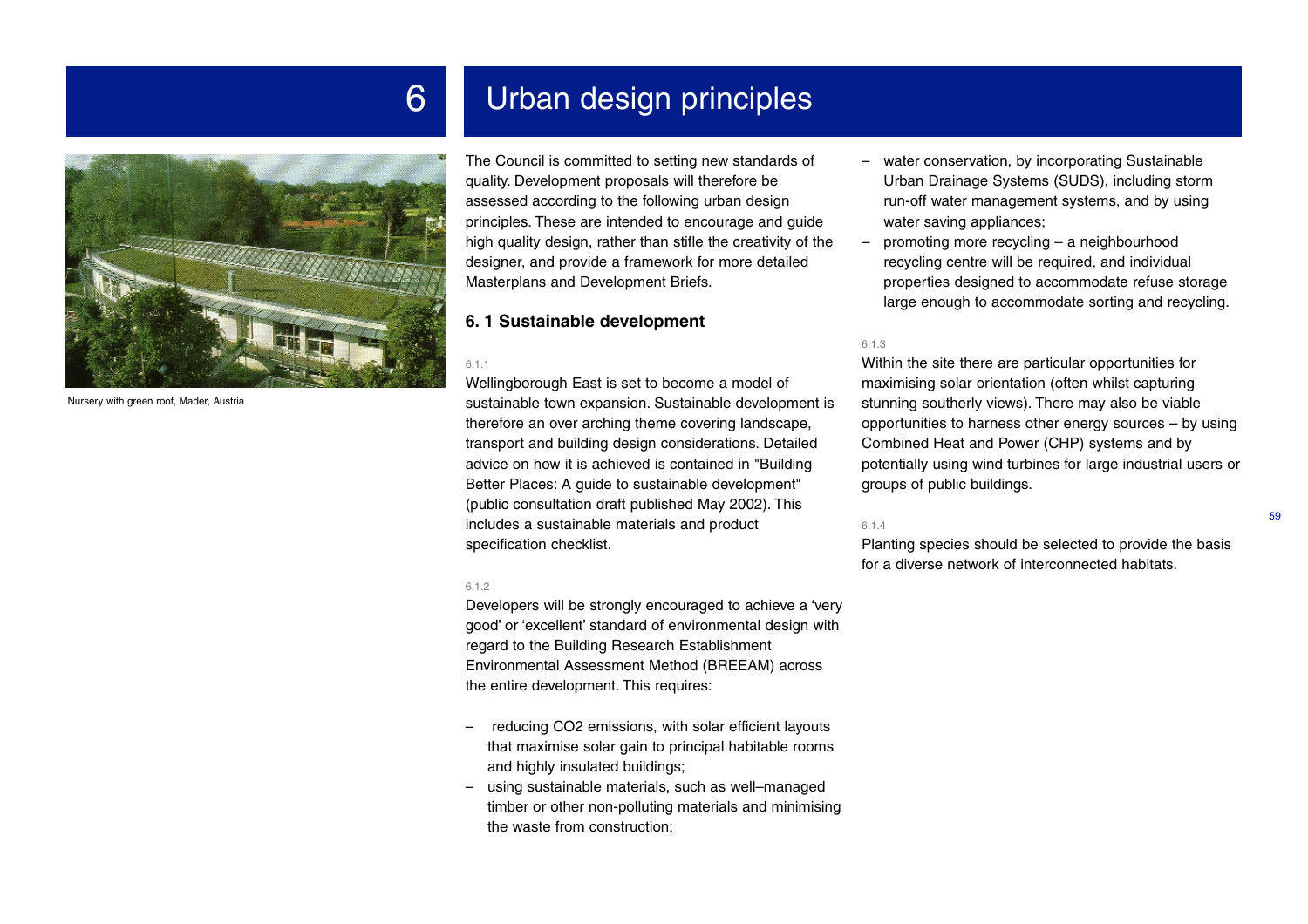

Limestone/ironstone 'banding'; Collyweston slate roof. (Croyland Abbey, Tithe Barn Road)



and string coursing; Welling



Dormers with plain tiles; terracotta pinnacles (Church Street).



Traditional dormers; stone 'keystone' window heads; decorative contrasting brick features (Market Street).

## **6.2 Local identity**

#### 6.2.1

Wellingborough has an identity of its own. Eastern expansion needs to be designed so that there is a clear continuation of the town, whilst also being somewhere distinct in its own right.

#### 622

Developers will be expected to demonstrate how they have drawn on Wellingborough's traditions and enhanced the local identity. This means:

## **Making it read**

#### 6.2.3

Within all parts of the area care must be taken to create a legible structure that is easy for people to orientate themselves within. This requires a clear hierarchy of places and spaces, with framed views and vistas relating to existing and new landmarks and gateways.

#### 6.2.4

It is important that each neighbourhood has its own identity. Average sizes of residential neighbourhoods (or urban wards) of approximately 600 dwellings might be conceived, each with a distinct character – with names perhaps relating to its topography such as 'Hillside' or 'Riverside'. The urban design detailing of each neighbourhood character area will be set out in forthcoming Development Briefs covering density, street form, massing, materials, colour co-ordination, landscape treatment etc.

#### 6.2.5

Particular attention should be paid to corners. Their landmark status should be recognised – especially where buildings terminate vistas or articulate changes of grid direction.

#### 6.2.6

Of key concern is the need to create a vivid skyline that adds visual interest to the ridge-top, but also that conveys particular activities and concentrations of uses.

#### 6.2.7

The design of infrastructure – particularly any new bridges set to cross the river valleys – need to be very carefully handled, ensuring that they are elegant additions to the urban fabric.

#### 6.2.8

There is significant potential for local interpretation of past use of the site in relation to some of the quality farm buildings, the routes of old tramways, the proposed new Ise Valley Town Park and the close proximity of the old Roman Town to the south-east.

## **Working with the natural landscape**

#### 6.2.9

So much of Wellingborough East's sense of place will be borne of its relationship to the natural landscape. Wherever possible, align building footprints, streets, sewers and other SUDS watercourses to follow slope contours. This will require a series of terraced platforms, which will enhance views, minimise cut and fill and enable natural gravity-flow drainage to be utilised.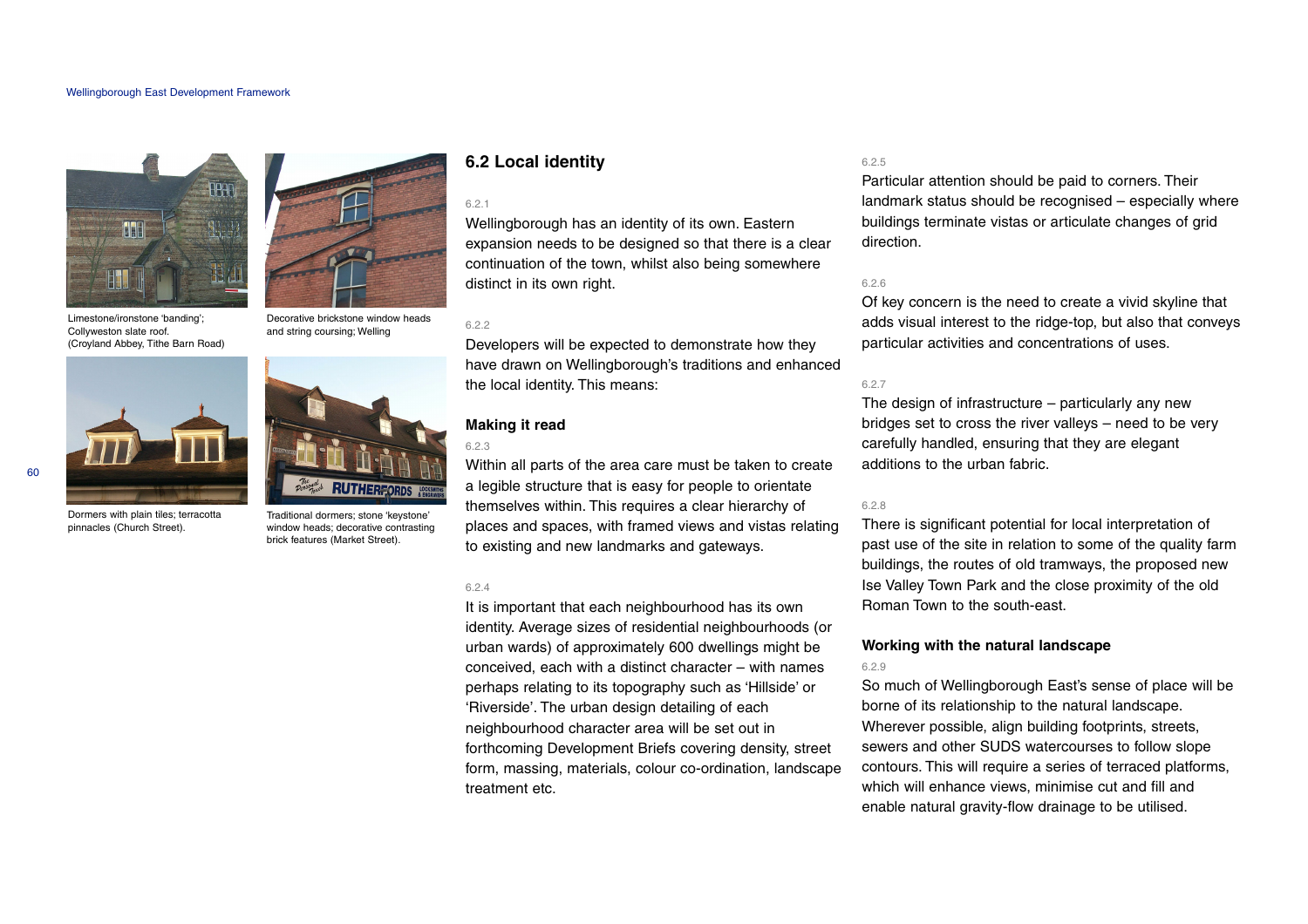



Cantilevered bay window with moulding details to timber; sash windows (Market Street).

Contrasting quoining/window surrounds in stone (High Street).



Free standing walling: predominantly ironstone; half-round stone capping. (Church Street)



Traditional shop front: moulded frames/glazing bars, stall risers, oilpainted fascia. (Silver Street)



Free standing walling, with iron railings. (Market Place/All Hallows Church).

## **Respecting local building traditions**

#### 6.2.10

Building and landscape design should respect and relate to local building traditions and construction techniques. This does not imply 'pastiche'. Weak imitation is to be avoided. Moreover, design concepts that apply principles of energy conservation and re-use and use of locally sourced materials are actively encouraged, and may well shape a very distinct new aesthetic.

#### 6.2.11

However, in all instances developers and their design teams will be required to demonstrate that in shaping the character of detailed proposals they have drawn influence from the local vernacular and traditional building techniques. Design cues relating to the local character of Wellingborough include:

#### • **Walling**

A variety of walling is in evidence, including ironstone, limestone, ironstone/limestone banding, ashlar and white, off-white or pastel stucco/render. There is a variety of Wellingborough red brick treatments and patterning, often with attractive detailed features relating to cornices, plinths, canopies and parapets for example.

•**Roofs**

> Traditional roof covering is natural Welsh slate, occasionally Collyweston slate. Plain tiles are also used, with red clay ridge tiles on slate, including decorative upstand. Distinctive chimneys and chimney pots.

#### •**Windows**

Traditionally sash, casement and leaded casement. At first floor cantilevered bays with canted sides are found locally. Other features include stone mullions, gabled dormers with pebble-dash cheeks and pediments and a variety of dormer treatments.

•**Shop fronts**

•

Stall risers are much in evidence, along with timber window mullions/transforms, moulded features, fascias, heavy cornices, cast iron pillars and yellow/green glazed ceramic tiles.

## **Free-standing stone walling**

This is seen in surrounding churchyards and vicarages, comprising regular coursed limestone with either stone or engineering brick coping, sometimes with cast iron railings on top.

## **Place-making with art, materials and street furniture** 6.2.12

Adding emphasis to key open spaces with public art and bespoke street furniture is strongly encouraged. A specially designed range of street furniture would reinforce local identity, with coordinated: seats; lighting; bus stops; signage and interpretation boards; bollards; kerbs and paving details; walls and railings. Design quality will be assessed on both its aesthetic merits and durability.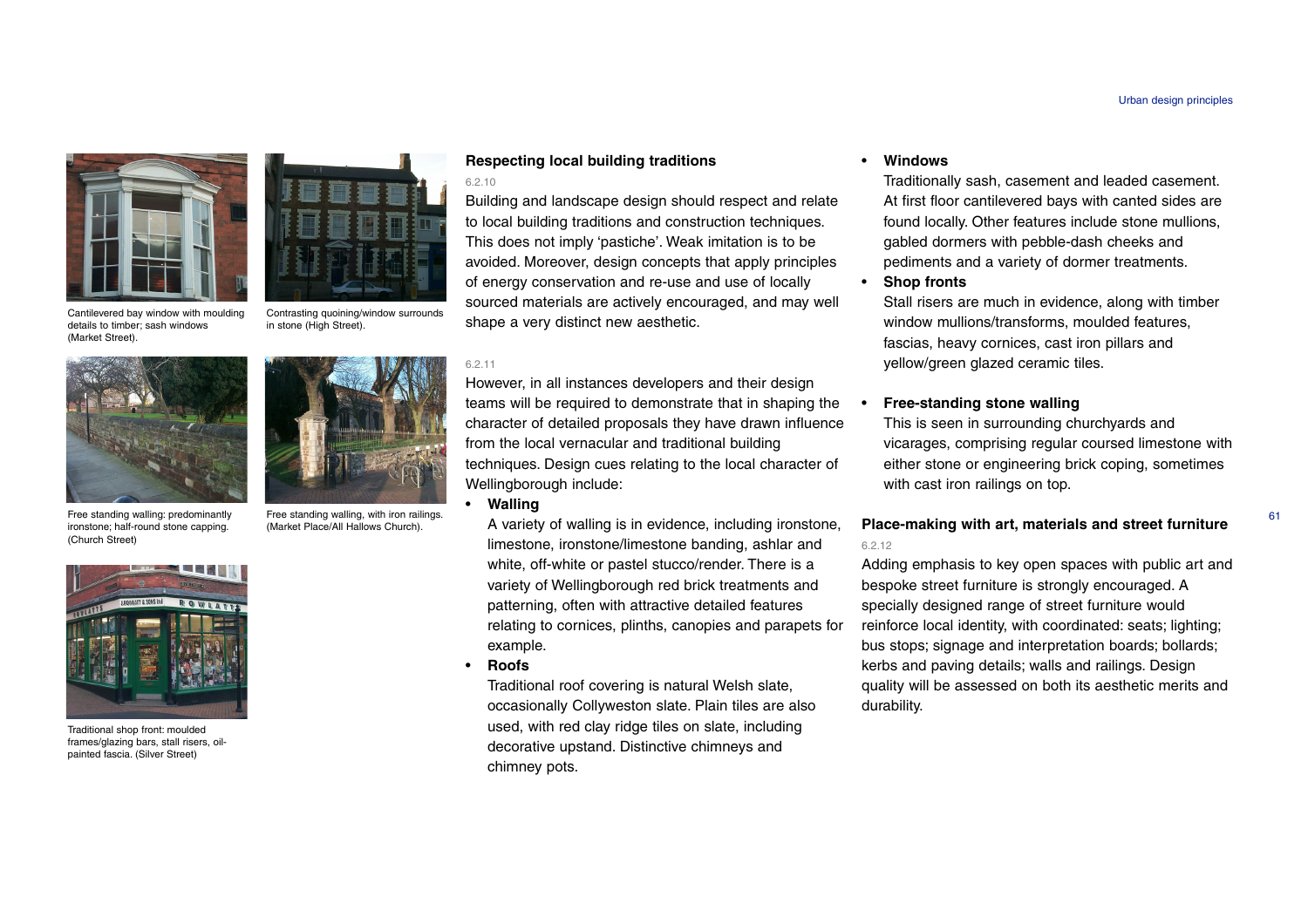

BedZed, Sutton (mixed residential and workspace)



Brindley Place, Birmingham (mixed workspace, cafes, restaurants etc.)



Centaur Street, London (mixed residential and workspace)

## **6.3 Creating a mixed community**

## **Clustering facilities**

6.3.1

Successful communities are built around a full range of local services and facilities including commercial, educational, health, spiritual and civic uses. These facilities will be clustered at conveniently sited locations that benefit from passing trade and are well linked to surrounding residential and employment areas via safe and comfortable routes.

## **Mixing it up**

#### 6.3.2

Both vertical and horizontal mixing of uses will be required to add vitality, interest and minimise the need to travel. This includes the accommodation of small-scale employment spaces into predominantly residential areas (including offices, studios, workshops, live-work units).

#### 6.3.3

Where non-residential uses are provided, the change of use should occur along the rear boundary line of development parcels / plots, rather than the street frontage to provide a compatible use transition. The same principle applies to changes from one developer to another – ensure that back-of-plot divisions are applied to ensure a harmonious streetscape.

## **Mixed tenures**

#### 6.3.4

To ensure social diversity, a mix of housing sizes, types and tenures will be promoted. This includes social/affordable housing fully integrated or 'pepperpotted' throughout the area – with invisible joins to adjacent private housing. This can be expressed as individual or groups of buildings of different tenures or else mixing them within one building. The affordable housing provision will be provided in small clusters. Further detailed requirements and guidance will be included in the forthcoming Affordable Housing Supplementary Planning Guidance report.



Changing uses and developer sub-divisions should occur at the mid-line of the block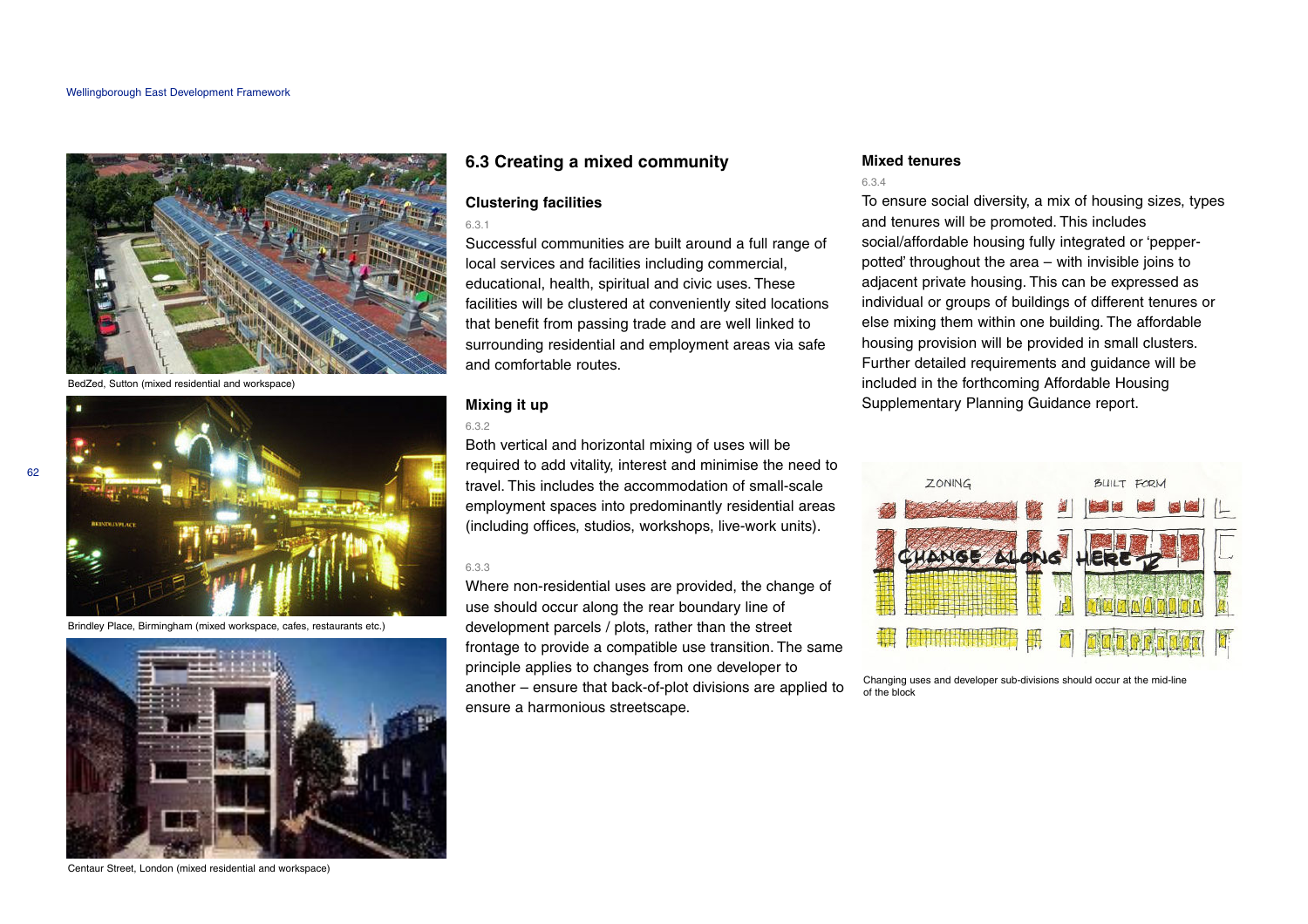## **6.4 Quality public realm**

#### **Positive open space**

#### 6.4.1

Developer Masterplans will be required to incorporate a public realm strategy. All unbuilt areas should be designed as positive open space. This means that all spaces must have a clearly defined purpose – whether parkland, gardens, playgrounds, streets, squares, crescents or mews – and that close attention be given to how these spaces interface with adjacent buildings.

#### 6.4.2

Open space design should relate to local character, enhance existing landscape features and promote connections to the wider area.

#### **Face up to streets and parks**

#### 6.4.3

All public spaces, including streets and parkland, should be faced by buildings with front doors and windows opening onto the public realm – providing animation and enabling spaces to be overlooked. This applies equally to housing, employment and other non-residential uses, and follows good practice in designing-out crime.

#### 6.4.4

In designing public spaces, attention should also be paid to solar orientation, so that benches or pavement cafes, for instance, are placed in locations that enjoy direct sunshine.

#### **Focus on the edge**

#### 6.4.5

The threshold or interface between public and private spaces is of crucial importance. Buildings should be designed to maximise windows, doors and balconies on principal elevations. They should also project a wide range of uses onto the street to create lively frontages.

## 6.4.6

Highly stimulating frontages ensure a vibrant street scene and contribute to a feeling of security as well as genuine safety. The most active frontages have:

- More than 15 premises every 100m
- No blank or exposed rear elevations
- Doors less than 15m apart
- Much depth and relief in the building surface
- A large range of functions, allowed to spill–out onto the street at local centres
- High quality materials and refined details.

#### 6.4.7

Blank walls, especially end gables, must not face onto the public realm – whether streets or parkland.

#### **Create enclosure and definition**

#### 6.4.8

Clear building lines must be designed to positively address the public realm. Elevations and street crosssections should be designed to provide a sense of enclosure, containment and intimacy. Careful placement of buildings and trees can also help to reduce vehicle speeds. Rear elevations and fencing will not be exposed and private back spaces sited securely to the rear.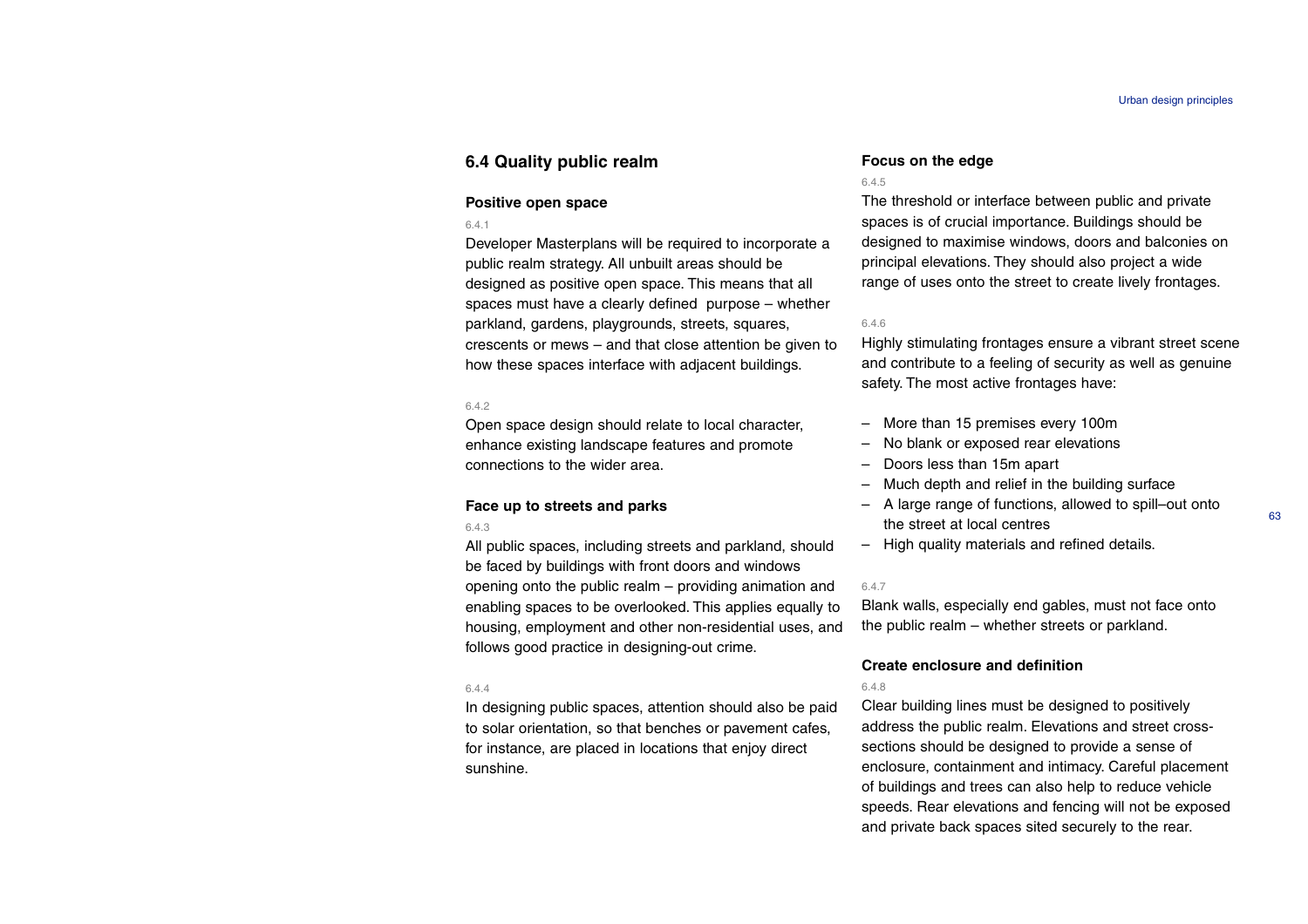#### Wellingborough East Development Framework



Street should be designed to accommodate turning movements and vehicle tracking, not dictated by them

## **6.5 Ease of movement**

#### 6.5.1

A flexible and variable grid of public routes will be created through the area - ranging from hierarchy of streets to cycleways and footpaths.

#### **A network of spaces**

6.5.2

The approach sought to street design follows advice contained in "Places, Streets and Movement: A companion guide to DB32." (DETR, 1998). This moves away from the conventional post-war highway engineering approach to street classification designed in two dimensions and based solely on vehicular capacity and safety. Instead, streets are to be designed as threedimensional multi-functional spaces lined with buildings and landscaping. As this guide puts it, to create "a network of spaces rather than a hierarchy of roads; <sup>a</sup> layout of development in which roads play their part but are not dominant."

#### 6.5.3

Highway adoption requirements and guidance contained in the NCC Design Guide for Residential Roads will need to be evaluated in the light of this context, to ensure that the approach to urban design takes its cue from acknowledged contemporary best practice (see, for instance, "Paving the Way", CABE 2002).

#### 6.5.4

This means following the principles of 'tracking' – with spaces designed to accommodate turning movements but not being dictated to by them.

#### 6.5.5

The street hierarchy will range from wide boulevards or avenues, to more local streets or mews, as illustrated in para. 4.1.

#### **Designing-in traffic calming**

#### 6.5.6

Internal streets within Wellingborough East will be designed to a maximum of 20 mph or in some instances as 5 mph 'home zones'. Traffic calming measures will be employed that work by affecting the driver's perception of the street environment. Perceptive measures include: buildings positioned close to the pavement edge, tight turning radii at corners and junctions, trees, fences, railings and bollards by the road-side. These should be used in preference to speed humps or chicanes.

#### 6.5.7

On-street parking and residential driveways with direct access from main traffic routes will also contribute to traffic calming. There are many other imaginative solutions that still adhere to minimum required highway standards.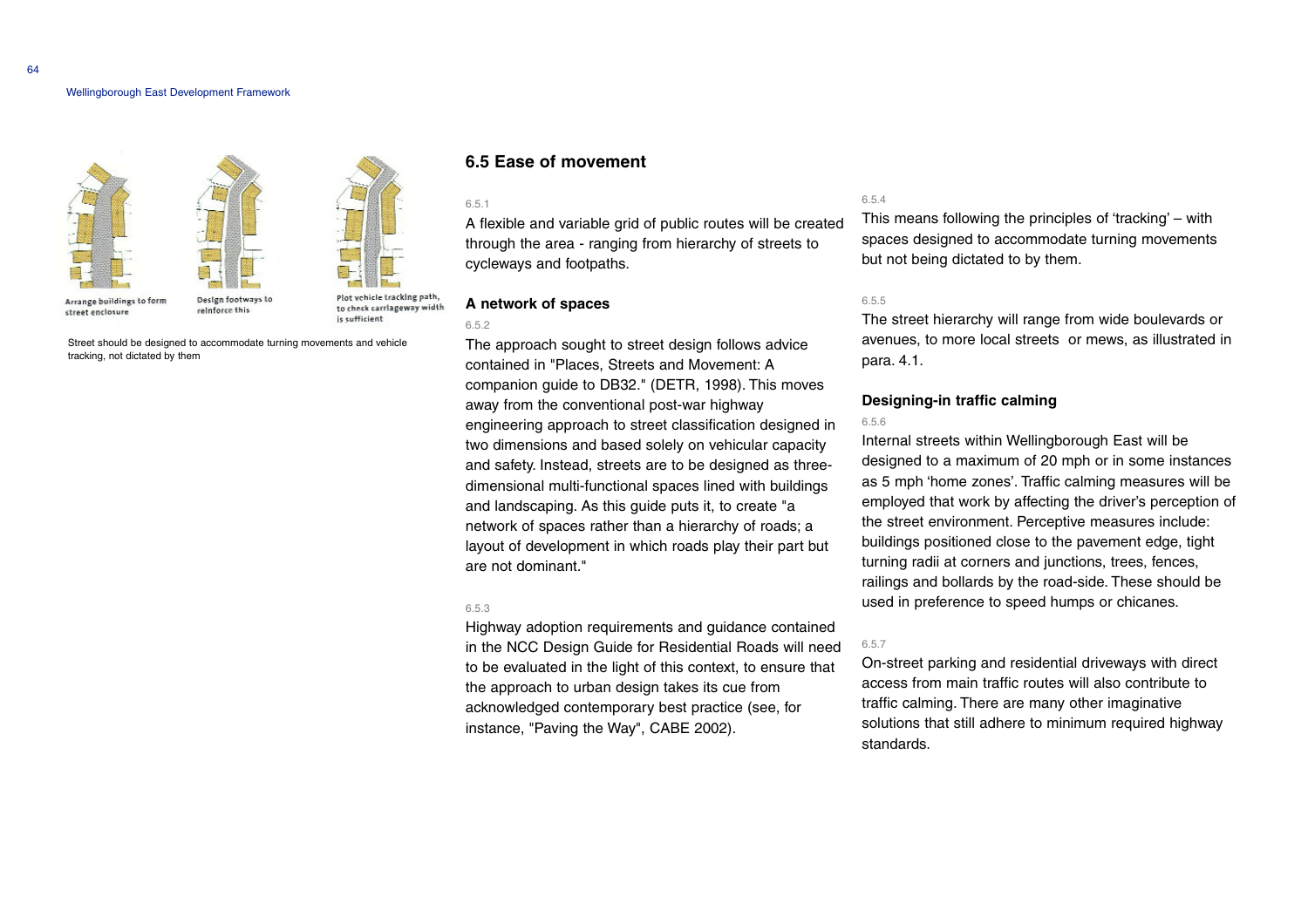## **Junctions that put pedestrians and cyclists first** 6.5.8

The focus on creating "liveable streets" requires that crossroads be designed as focal places – with conditions made as convenient and comfortable as possible for pedestrians and cyclists and spaces well-defined by buildings. Crossroads will therefore be favoured instead of roundabouts, which will be signalised at busy main streets.

#### **A focus on public transport**

#### 6.5.9

Discussions with operators of bus and rail services and Network Rail should be carried out at each stage to ensure that public transport becomes an integral part of the scheme and woven into its layout.

#### 6.5.10

Pedestrian and cycle links to bus stops and the railway station should be made as convenient and attractive as possible, with comfortable and safe shelters and easy-touse integrated timetable information.

#### **Reducing car parking**

#### 6.5.11

The philosophy of encouraging more sustainable modes of travel – walking, cycling and public transport means that car use is to be kept as low as possible.

#### 6.5.12

In determining the approach to parking provision reference is to be made to the standards for off-street car parking and minimum standards for cycle parking set out in the 'Supplementary Planning Guidance: Parking' document prepared by Northamptonshire County Council (consultation draft, May 2002).

#### 6.5.13

For residential properties, parking will be limited to a maximum of 1.5 off-street car parking spaces per dwelling. This threshold will be applied as an average on a site by site basis.

#### 6.5.14

This complies with guidance contained in PPG3, which states: "Car parking standards that result, on average, in development with more than 1.5 off-street car parking spaces per dwelling are unlikely to reflect the Government's emphasis on securing sustainable residential environments. Policies which would result in higher levels of off-street parking, especially in urban areas, should not be adopted."

#### 6.5.15

On-street visitor parking must be provided on the streets surrounding the block for which the parking is intended. Stand alone surface parking situated at a distance from the block will not be permitted.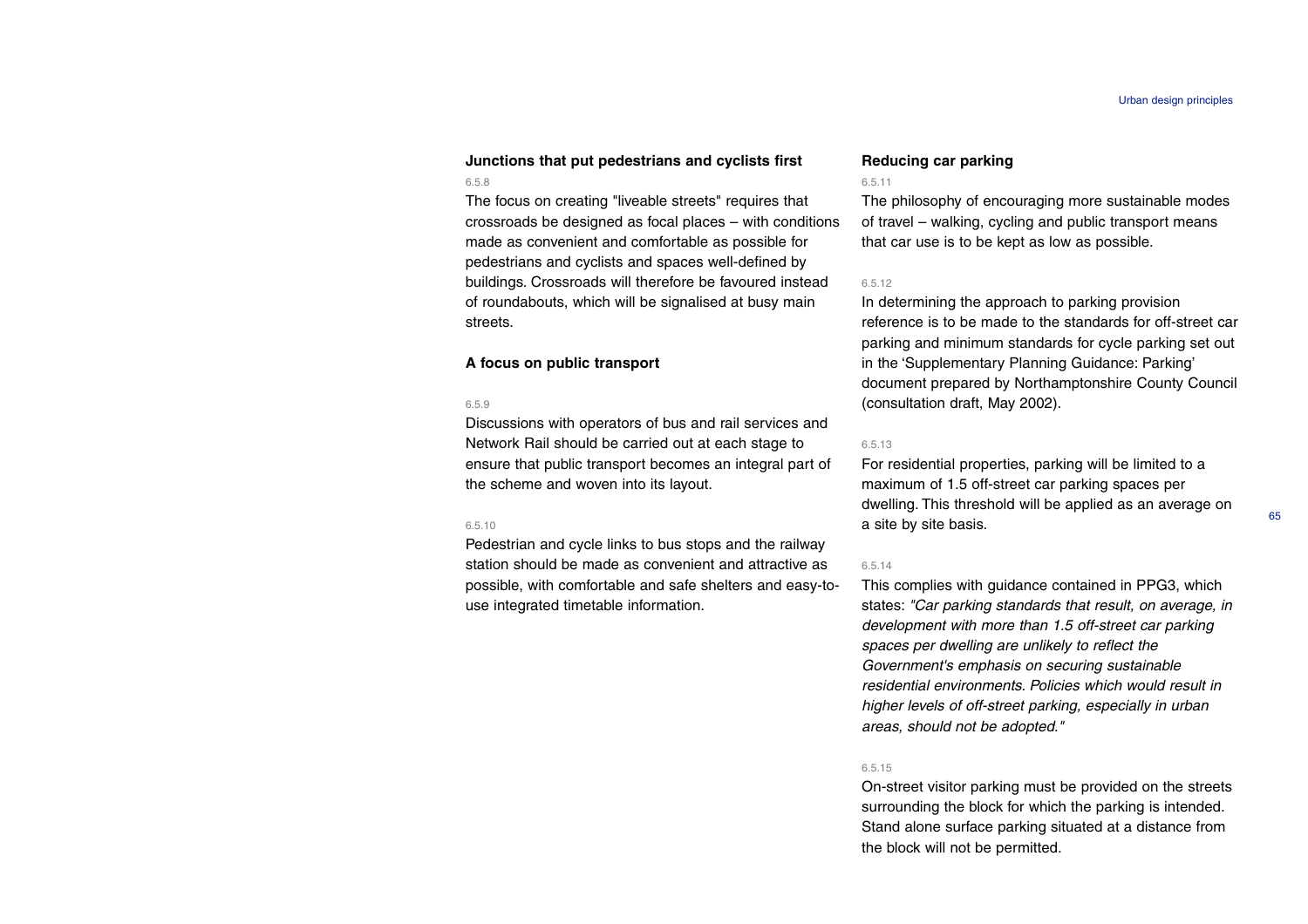

Locally grouping services in trenches helps avoid features such as trees



#### 6.5.16

There are five options for the placement of parking spaces:

- on the street
- small car parks incorporated into squares in the public realm
- in garages situated at the rear property line, set–back from the front elevation
- undercroft parking, which will be encouraged where semi-basements can be designed to work with natural slope contours
- in secure rear courtyards or "parking barns" designed to be private and not public space

#### 6.5.17

On-plot parking in front of buildings on land that would otherwise be front gardens is discouraged as this can seriously undermine the quality of the streetscape.

#### 6.5.18

Parking for non-residential uses will also be required to not exceed the maximum standards set out in the 'Supplementary Planning Guidance: Parking policy document. The table provided on page 18 of this report has a breakdown of car and cycle parking standards by use class. This also establishes lorry parking standards.

## 6.5.19

Shared car parks are to be promoted as part of the transport interchange focused around the railway station, within the station island site and within the neighbourhood centres to make efficient use of these facilities.

#### **Accommodate the cyclist**

#### 6.5.20

Cyclist provision within Wellingborough East should be accommodated into street and junction designs, which will be kept to a maximum 20mph speed limit.

Consideration should be given as to how this links into the surrounding cycle network.

#### 6.5.21

Cycle parking in the public realm needs to be sited in well-overlooked places to avoid vandalism.

#### 6.5.22

All developments will be required to incorporate private cycle parking provision. Showers for cyclists will be encouraged at employment sites.

#### **Attending to services**

## 6.5.23

Efforts must be taken to ensure that services planning is co-ordinated – both in terms of urban design and in liaising with the various utility providers - from the outset. Shared service strips will be required. The Council also strongly encourages developers to liaise with the relevant service providers to establish IT infrastructure, with broadband capability, throughout the development area from the outset. It is highly desirable that this is put in place at the start of each phase.

Where a narrow footway than 2000mm is preferable, services can be bunched